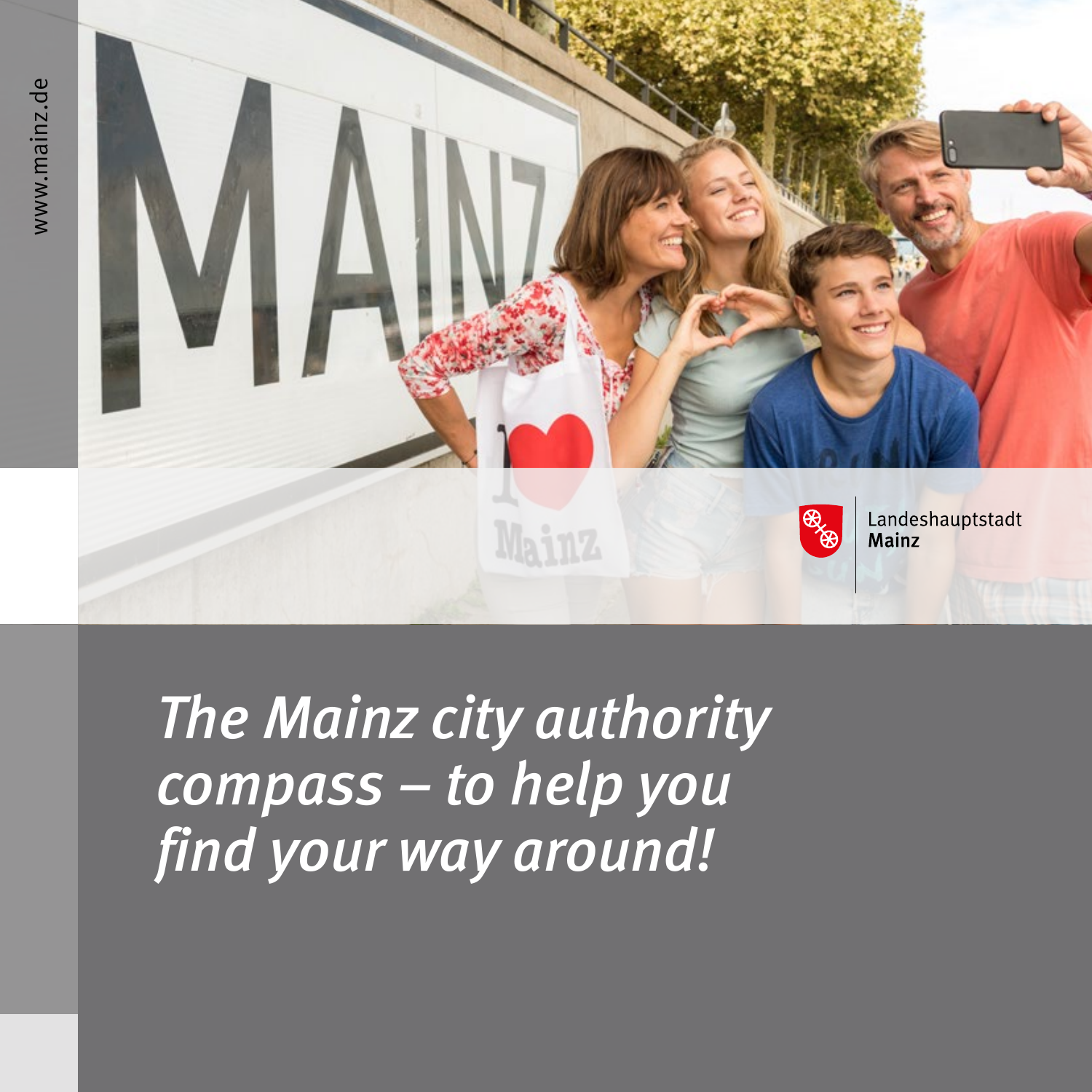Please note: The websites mentioned below are in German. Information on relevant telephone numbers and addresses in English can be found at www.mainz.de/ contact.

Are you new to Mainz? Welcome! It is time to unpack the last few boxes and start building a life in your new hometown. But hang on, what was that important thing you had to remember? Oh yes, taking care of the administrative steps! To help you make a smooth start in your new town, we have put together this compass to summarise all the important items on your to-do list.

Tip! If you are short on time or cannot find the information you are looking for, just dial 115 and you will be put straight through to the city authority information hotline.

# *Registering where you live*

You have to register your new address within two weeks of moving into your new home in Mainz. Registration must take place in person. You can book an appointment at www.mainz.de/terminvereinbarung or by dialling 115.

For more detailed information, see www.mainz.de/wohnsitzanmeldung

If you have German citizenship German citizens can register either at the "Stadthaus Kaiserstraße" central town hall (address below) or in one of the local authority offices situated throughout the town.

Bürgerservice Stadthaus Kaiserstraße Kaiserstraße 3-5 55116 Mainz

Fou can find a tist of the tocal au-<br>
2<br> **Peg D'un can find a tist of the tocal au-**You can find a list of the local authority offices at www.mainz.de/ortsverwaltungen

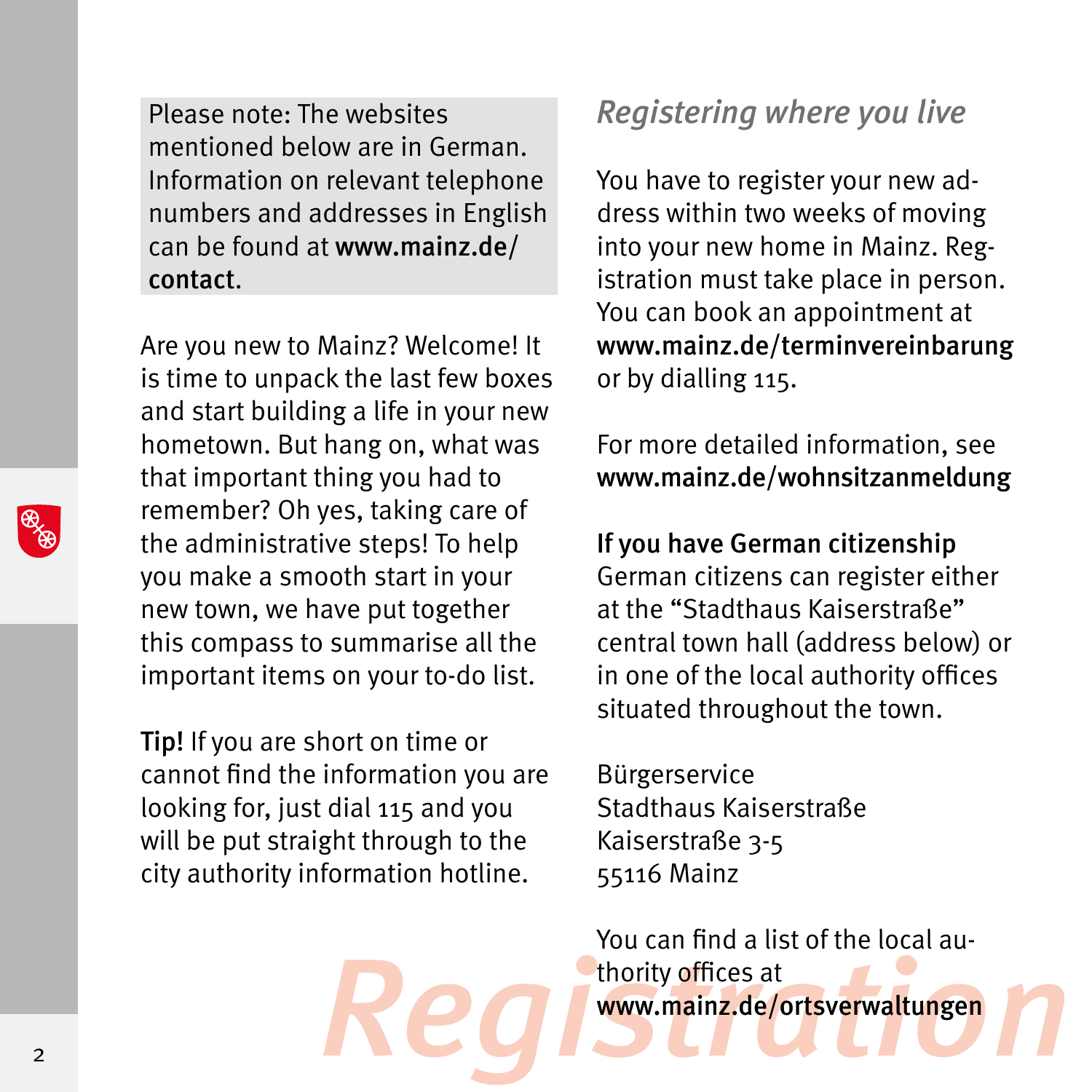You will need to bring the following documents with you:

- confirmation of landlady or landlord (Wohnungsgeberbestätigung), stating the date you moved in (form can be found online)
- identity card or passport

#### If you are from another EU or non-EU country

Citizens of other EU or non-EU countries can only register at the central town hall.

Bürgerservice Stadthaus Kaiserstraße Kaiserstraße 3-5 55116 Mainz

You will need to bring the following documents:

- confirmation of landlady or landlord (Wohnungsgeberbestätigung), stating the date you moved in (form can be found online)
- identity card or passport
- proof of marital status (an official translation of your marriage or divorce certificate, if applicable)
- for children: identity card or passport and birth certificate

# *Registering at a school or kindergarten*

If your move to Mainz requires a change of school for your child, make sure you allow sufficient time to register them at their new school.

Every primary school has its own catchment area. Which school your child can attend therefore depends on where you live. You can see a map of the catchment areas at www.mainz.de/schulbezirke.

Finoved in (form can be found<br>
online) schooling and education you can<br>
• identity card or passport contact the Supervision and Service<br>
<sup>3</sup> If your child is of secondary school age, you should contact the school directly to apply for a place. If you have any other questions about schooling and education you can contact the Supervision and Service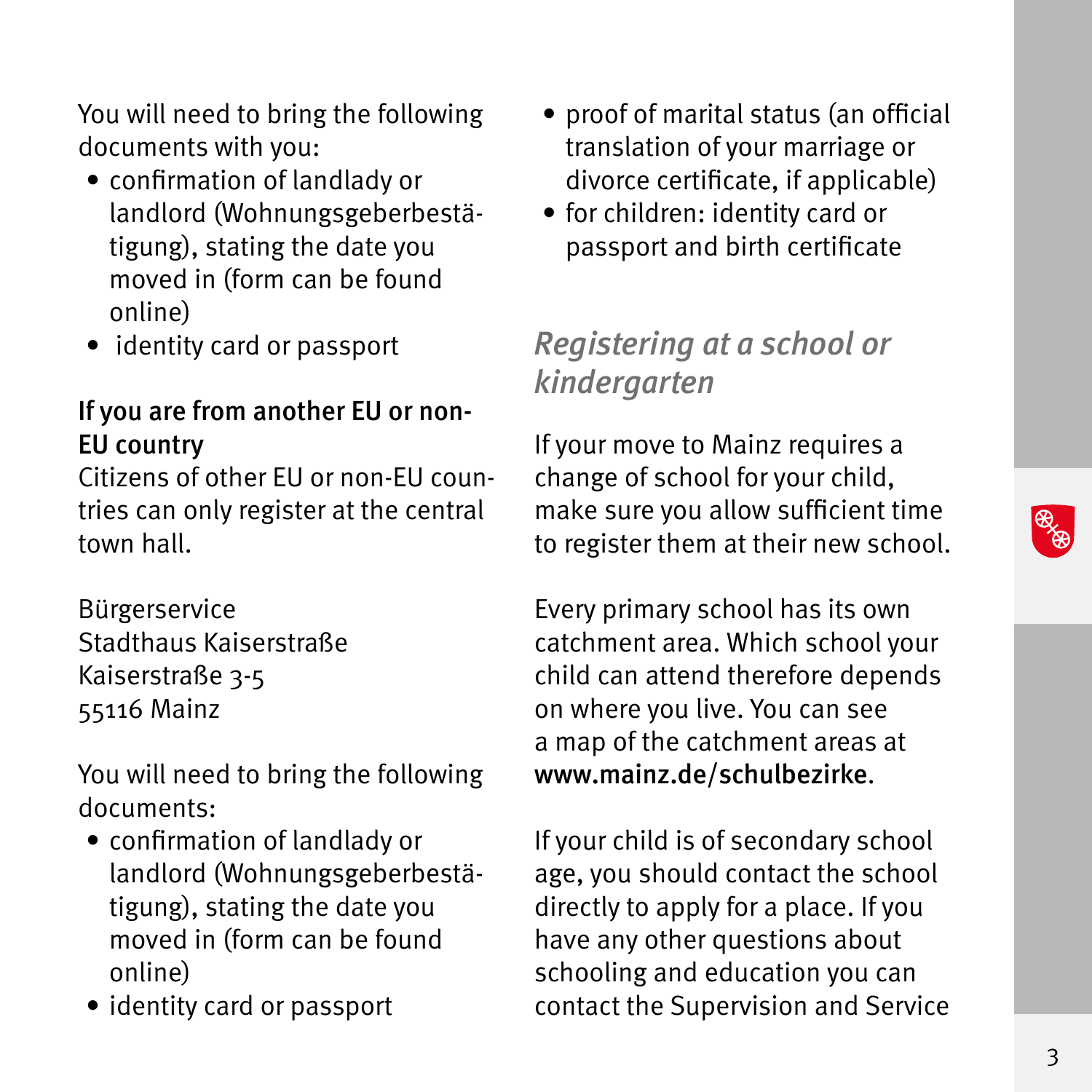Authority (Aufsichts- und Dienstleistungsdirektion (ADD)). See www.mainz.de/schulanmeldung for more information on school registration.

If your child is of preschool age (2-5 years), you might want to consider registering them at a kindergarten (known as "Kita", short for Kindertagesstätte). As the state capital of Rheinland Pfalz, Mainz has around 60 kindergartens, which are run by the local areas in which they are situated. Registration at a kindergarten is a simple process involving filling out an online form. See www.mainz.de/ kita-anmeldung for more information about registering your child at kindergarten.

## *Permit for subsidised housing*

If you are still looking for a place to live, it is worth finding out if you are eligible for subsidised housing. You need a permit for subsidised housing if your desired house or flat is publicly funded. The documents required for the application vary according to marital status and situation.

You can find more information here: www.mainz.de/ wohnberechtigungsschein

## *Gas, water and electricity*

You will need water and electricity to get off to a good start in your new home. The people to talk to are Mainzer Netze GmbH, a daughter company of the Mainzer Stadtwerke AG.

Electricity and gas can be provided through the regional supplier Mainzer Stadtwerke Vertrieb und Service GmbH.

See www.mainzerenergie.de for more information.

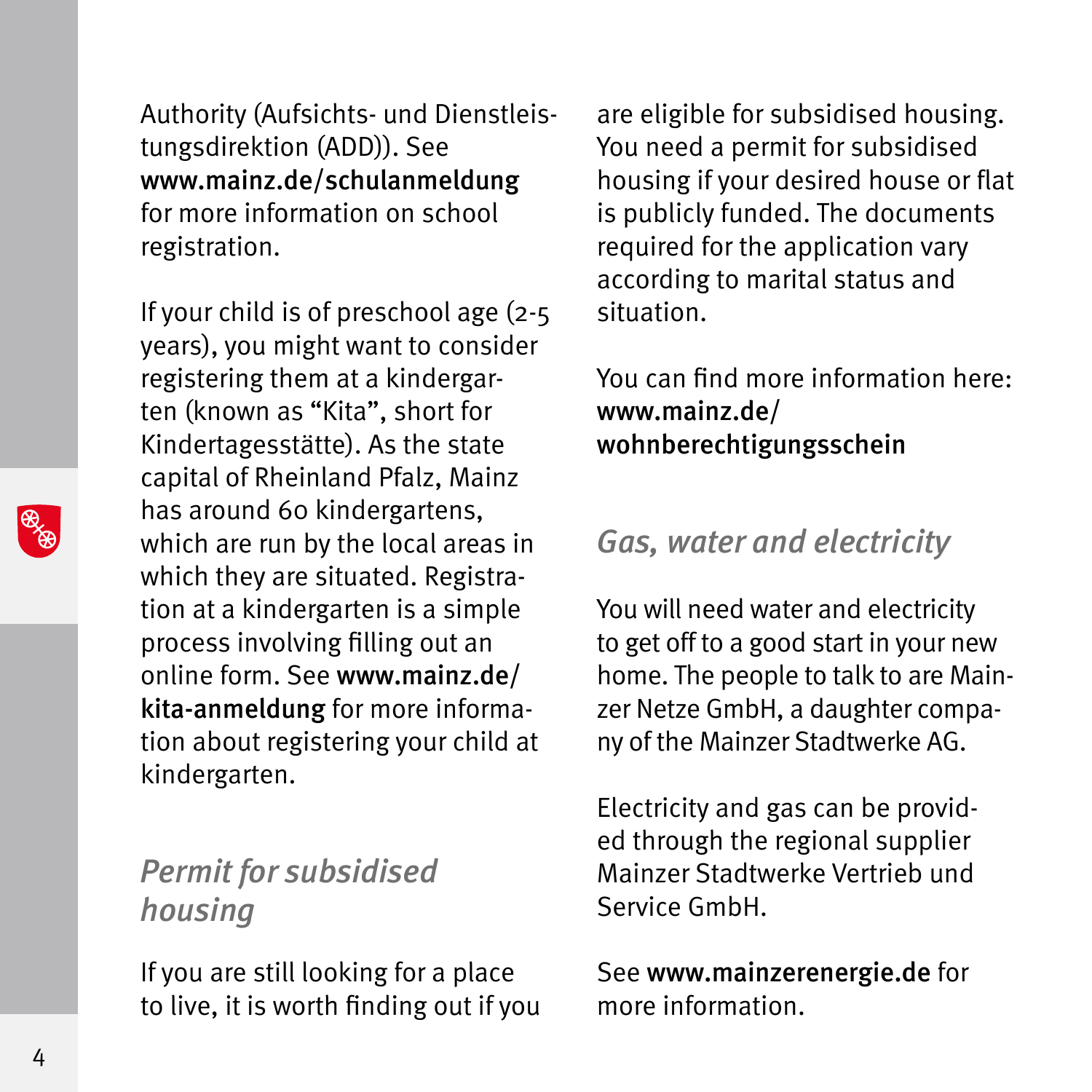# *Registering for bin collection*

Where does the rubbish go? The Mainz refuse collection service is here to help you. If you are a property owner, you will need to apply for a place for your rubbish bins. You will also need to notify the authorities if the number of bins changes.

The refuse collection service can also help with bulky items that do not fit into the household bins. You can either have them collected or take them to the recycling plant yourself.

See www.eb-mainz.de for more information.

Tip! Check out the Mainz Environment Shop (Mainzer Umweltladen) for advice and information on all topics relating to environmentallyfriendly living, including house construction, waste management, saving water and energy, and more: www.mainz.de/umweltladen

# *Vehicle registration*

Your vehicle now has a new home too – do not forget to re-register it. This can be done at the vehicle registration authority:

Kfz-Zulassungsbehörde Elly-Beinhorn-Straße 16 55129 Mainz

You will need the following documents:

- valid identity card or passport (original)
- registration certificate part I (vehicle registration)
- registration certificate part II (vehicle registration accompanying documents)
- confirmation of vehicle insurance (7-digit eVB-Code)
- previous number plate (for registered vehicles)
- re management, stated on the registration certifi-<br>Prince that the part is the part is a state part is the part is the set of the state of the state of the registration certifi-• proof of inspection (if not already stated on the registration certificate part I)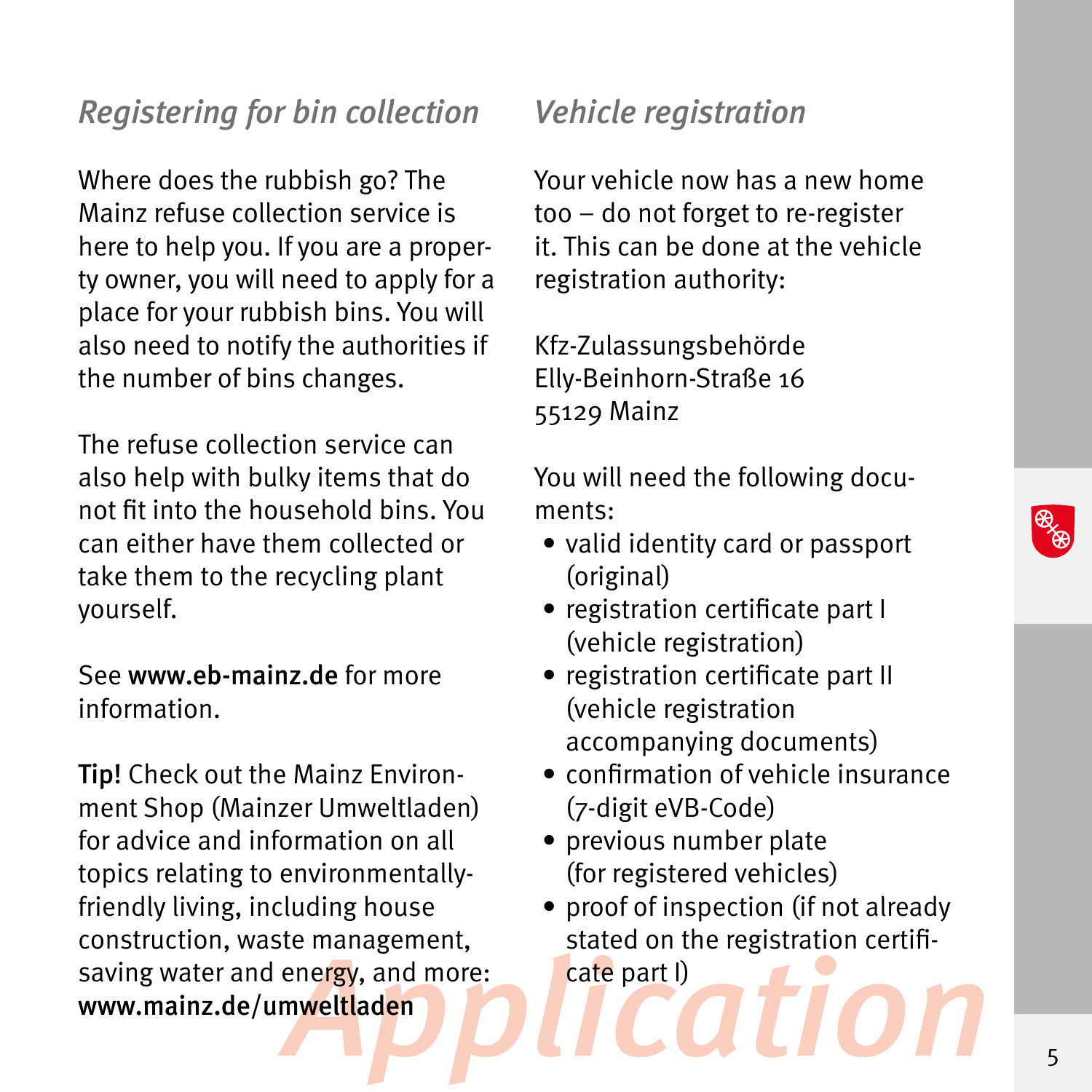• SEPA direct debit mandate for vehicle tax (form can be found online or at the vehicle registration authority)

All information can be found here: www.mainz.de/kfz-anmelden

Tip! Book your appointment at the vehicle registration authority online at www.mainz.de/terminvereinbarung

#### Did you know?

Want to keep your old number plate? Since 2015 this is now possible. However, the vehicle must still be re-registered in Mainz.

## *Resident's parking permit*

Wommerparkausweis) in your area.<br>The permit is issued on a per-vehi-Many areas of Mainz have residents-only parking, so it is a good idea to find out if you are eligible for a resident's parking permit (Bewohnerparkausweis) in your area. The permit is issued on a per-vehi-

cle basis and is valid for two years. You can apply for a resident's parking permit at the Citizens' service centre (Bürgerservice, Stadthaus Kaiserstraße), at your local authority office, or at the traffic administration authority at the Zitadelle.

Even better, you can apply online from the comfort of your own living room:

#### www.mainz.de/bewohnerparken

To apply in person you will need the following documents:

- Identity card or passport (passport must be accompanied by your registration certificate (Meldebescheinigung))
- Driving licence
- Vehicle registration
- A signed document from the owner of the vehicle confirming that you are entitled to drive it (if the applicant is not the owner of the vehicle).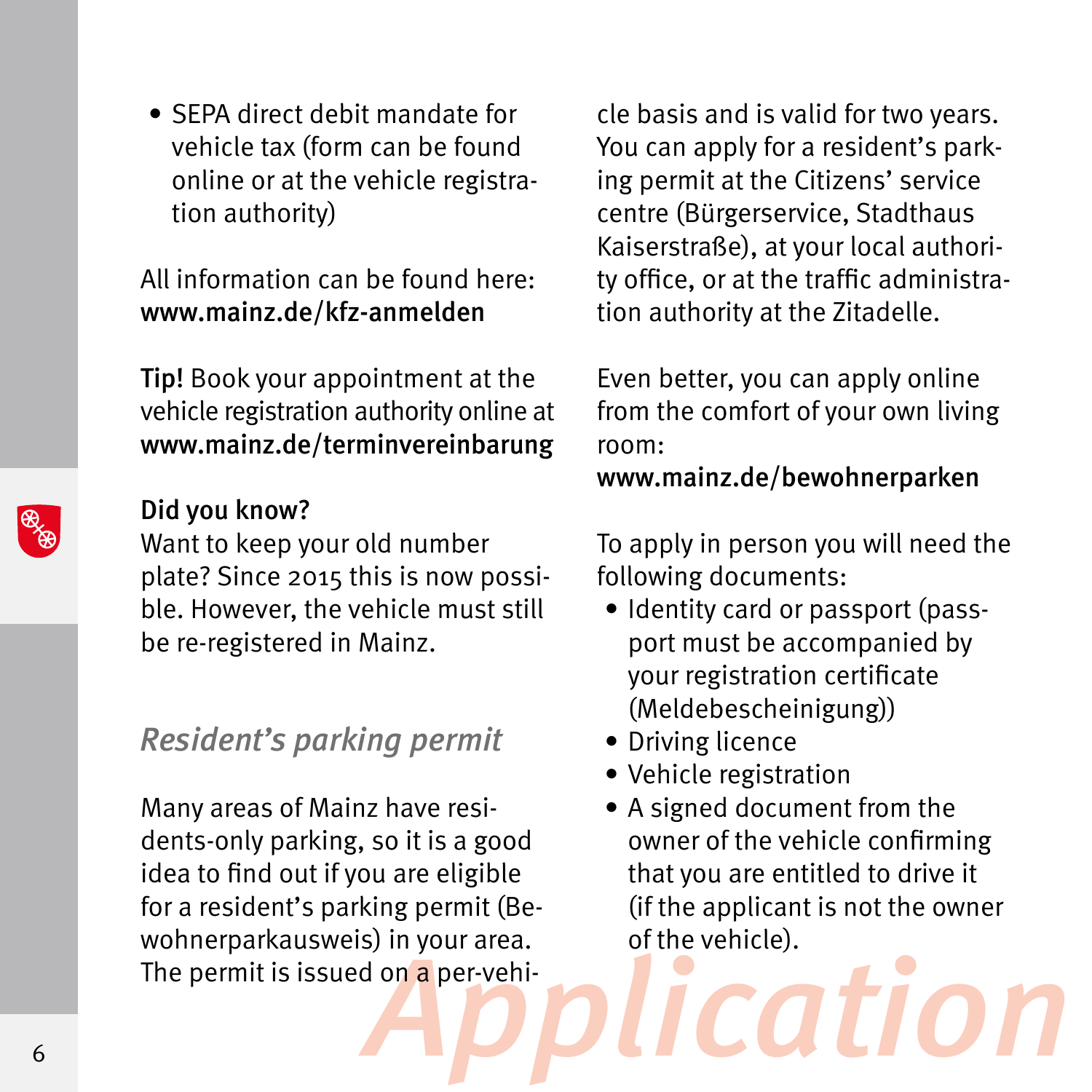If applying in person at the Citizens' service centre (Bürgerservice), you can book an appointment at www.mainz.de/terminvereinbarung or by dialling 115.

All information can be found here: www.mainz.de/bewohnerparken

# *Registering your dog*

Do not forget that your dog is also new to Mainz and therefore needs to be registered! You have 14 days' time from the date of your arrival in which to do this.

Registration can take place:

- by post: Landeshauptstadt Mainz Steuerverwaltung Postfach 3820 55028 Mainz
- by emailing steuerverwaltung@stadt.mainz.de

• or in the relevant local authority office: www.mainz.de/ortsverwaltungen

You will need the following documents:

- Registration form
- Copies of the relevant pages of the vaccination certificate which state the owner and breed of the dog

All information can be found here: www.mainz.de/hund-anmelden

# *Changing your identity card*

Steuerverwattung@stadt.mainz.de for the change of address yourself<br>or authorise someone else to do it<br>for you. Your new address must be visible on your identity card. The good news is that you do not have to get a new identity card in order to do this: the change of address can be recorded in the chip and on an address label. You can either apply for the change of address yourself or authorise someone else to do it for you.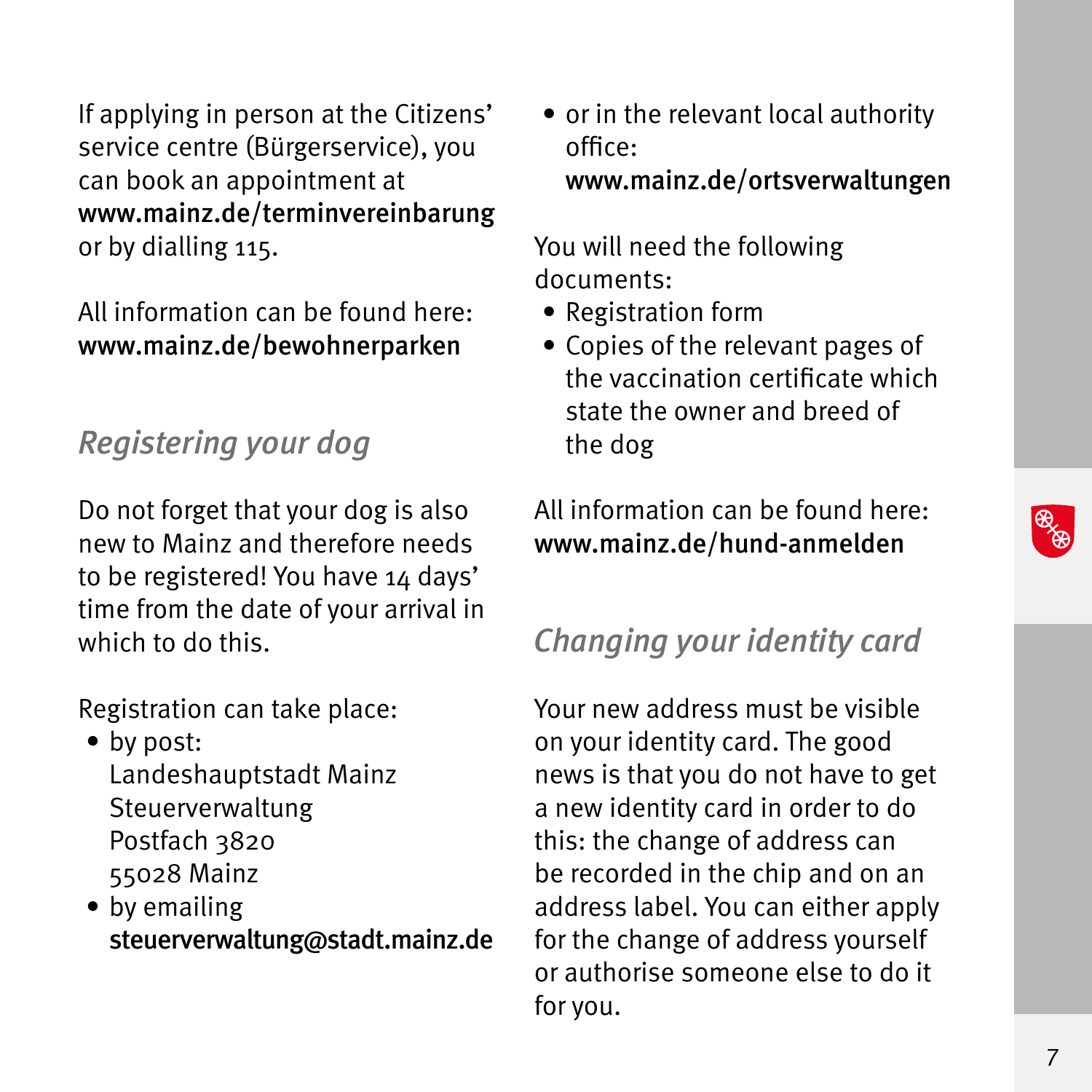You will need the following documents:

- Identity card
- confirmation of landlady or landlord (Wohnungsgeberbestätigung)
- If authorising someone else to apply on your behalf they will require a signed statement of authorisation from you and their own identity card.

All information can be found here: www.mainz.de/ personalausweis-aendern

Tip! You can change your address on your identity card at the same time as registering where you live. That way you do not need to take any further action.

# *Applying for a residence permit as a foreign student*

Have you come to Mainz from another country to study? In that case, you need to apply for a residence permit at the department for foreign affairs.

You will need the following documents:

- valid passport with at least 3 months remaining
- up-to-date certificate of study
- up-to-date proof of health insurance (membership certificate)
- a recent biometric passport photograph
- completed application form with signature
- up-to-date proof of financial support (locked account, commitment declaration or proof of scholarship funding)

**B** *B Virtual city* **services in the contract of the contract of the contract of the contract of the contract of the contract of the contract of the contract of the contract of the contract of the contract of the cont** All information can be found here: www.mainz.de/ aufenthaltserlaubnis-studium

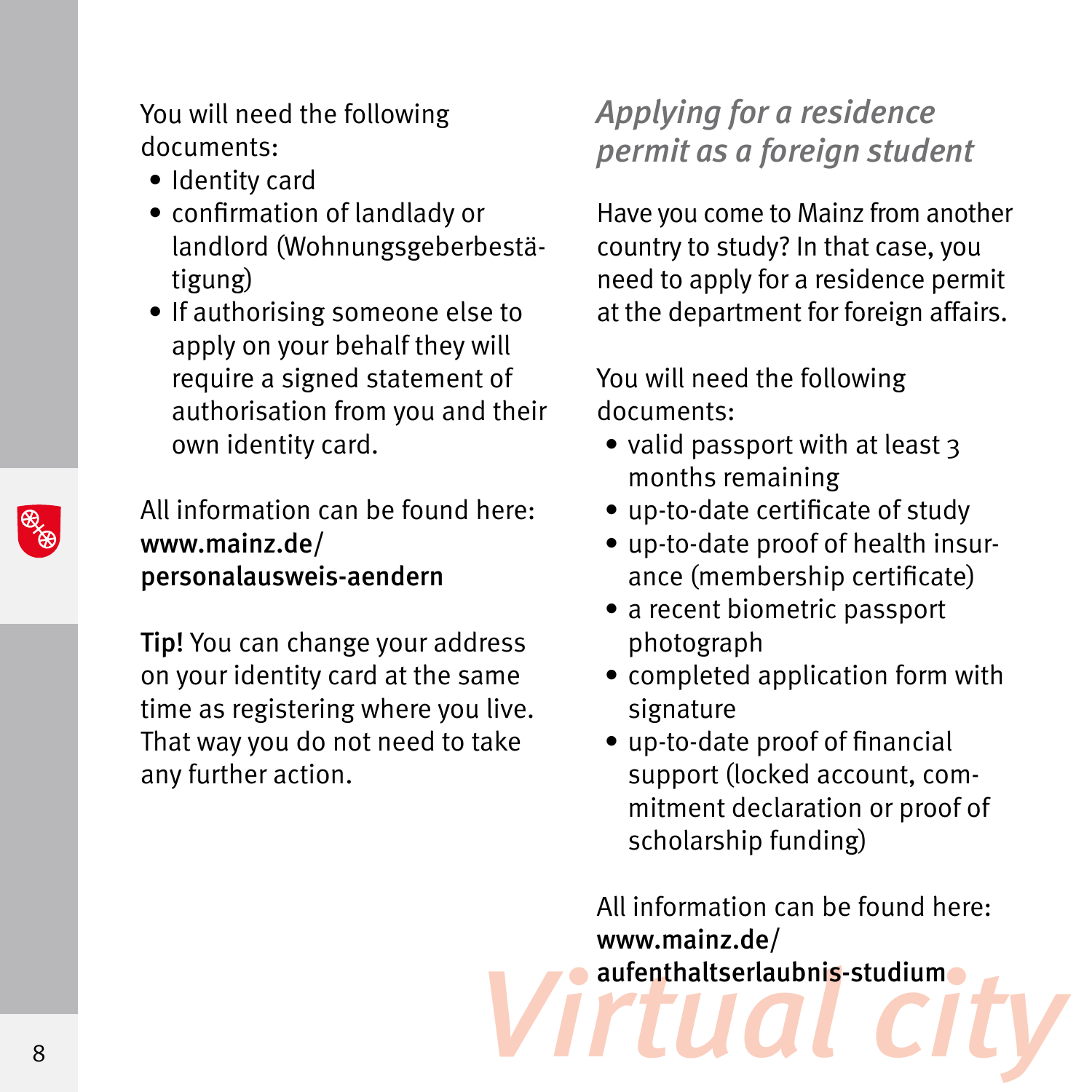## *Further tips*

To ensure that everything runs smoothly during your move and to avoid any nasty surprises due to delayed mail delivery or missed payments, you should think about the following:

- Apply for mail forwarding from Deutsche Post (for moves within Germany)
- Notify your health insurance provider, bank, media contribution service (Rundfunkbeitrag) etc. of your new address
- Make sure your name is on your letterbox and doorbell

#### *At a glance*

Do you want to find out the opening hours of the city authority, book an appointment online or get information about a particular service?

The virtual city authority services of the state capital of Mainz offers this and much more. All it takes is one click at www.mainz.de/ aemter-und-buergerservice.

# *Your concerns from A to Z online*

The virtual city authority presents the offices, the local authority offices and the Citizens' service online. Whether at home or out and about, you can find out whether what you need can be accomplished online. Simply type what you need into the search engine or read the website to get an overview of all services provided. Services are listed alphabetically and by topic at www.mainz.de/virtuelle-verwaltung

authority services<sup>1</sup>, Tip! Call the central information hotline 115 to get advice on whatever questions you may have.

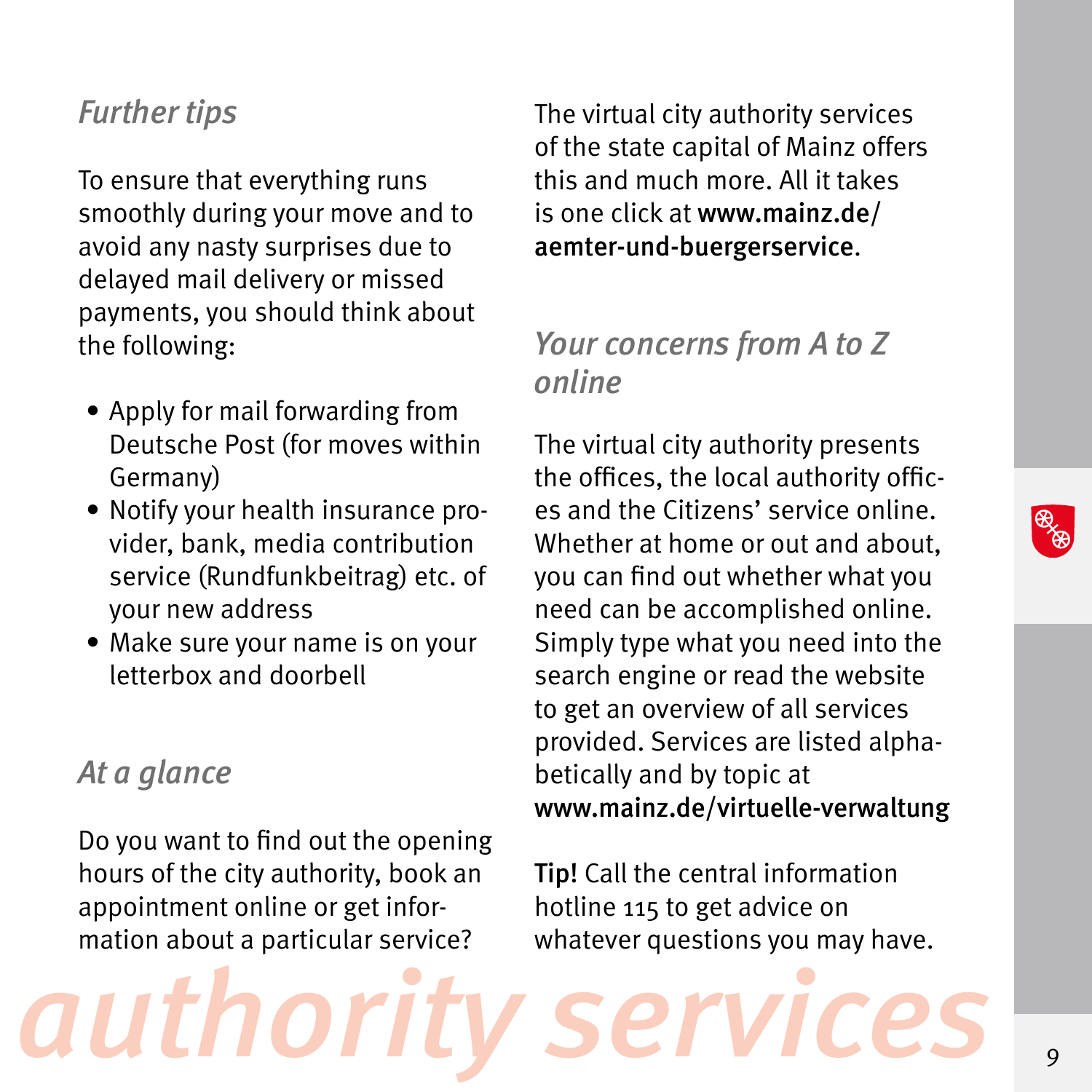## *Online services and forms*

You can also find an overview of online services at the virtual city authority, along with relevant forms and an interactive database covering a number of issues. www.mainz.de/online-dienste

Here you can familiarise yourself with the various forms, which are available either online or to download:

www.mainz.de/formulare

## *Getting to know the town*

Have you dealt with all the applications and registrations? Great – then it is time to get to know Mainz!

year mistory is to have a took at the www.mainz-greeters.de<br>official events calendar. Here you<br>will find guided tours on specific A great way to get to know the Mainz lifestyle, culture and 2,000 year history is to have a look at the official events calendar. Here you will find guided tours on specific

topics of historical or cultural interest, as well as information about exhibitions, parties, shows, and lots more.

You can find the official Mainz events calendar here: www.mainz.de/ veranstaltungskalender

Tip! Subscribe to the monthly newsletter "Mainz erleben" (Experience Mainz) – that way you will not miss any important events going on!

You can subscribe here: www.mainz.de/newsletter

You can also get to know your new town with the Mainz Greeters: locals who take you on an individualised tour to show you their favourite spots around town.

More info at: www.mainz-greeters.de

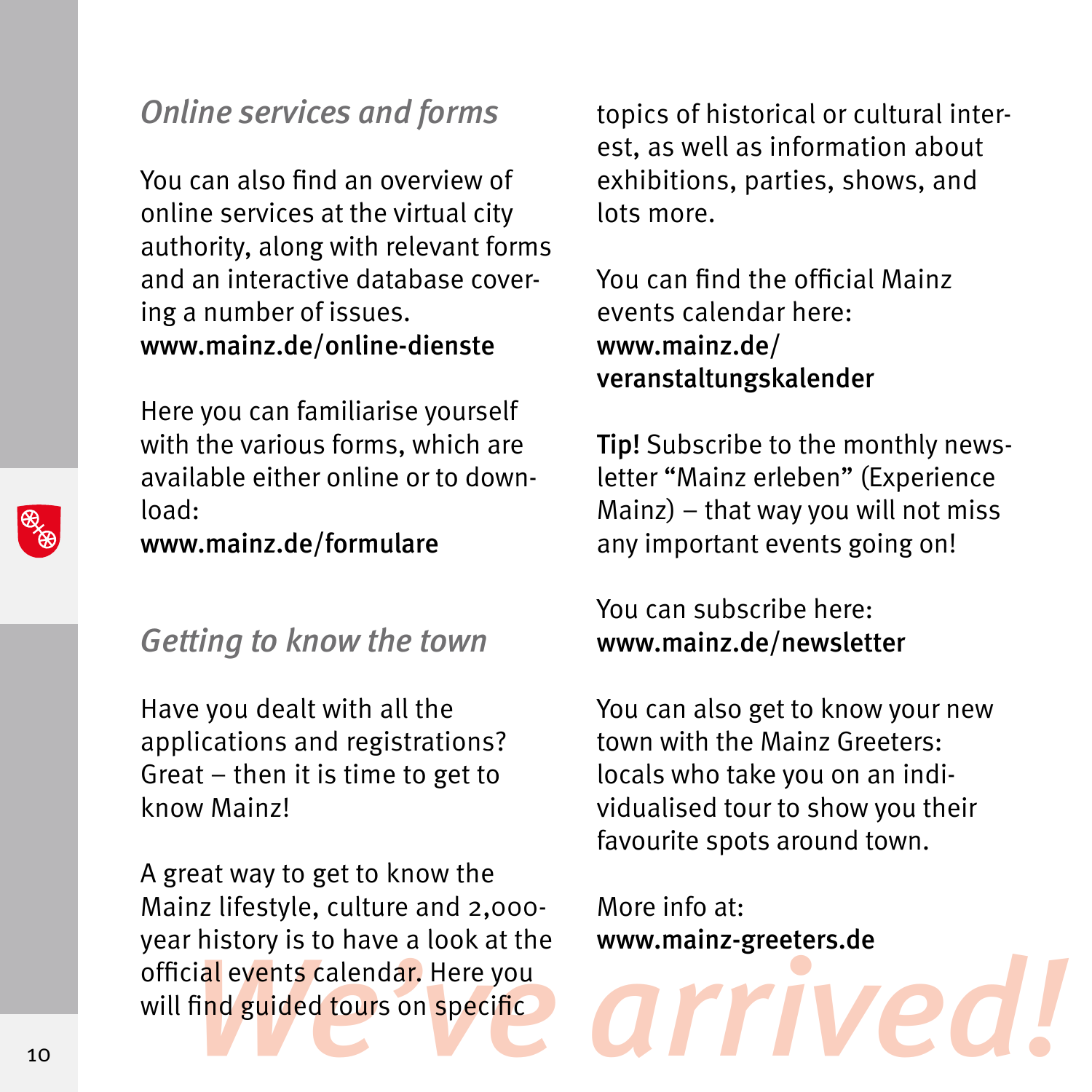#### Last but not least on your to-do list is learning to

### *love Mainz!*

Of course, it will take a while for you to discover your favourite bakery, go-to café, top wine bar or most

trusted doctor's surgery. In the meantime, the Mainz city authority wishes you a successful start in your new home, and hopes that you will soon come to love both the place and the people in this beautiful state capital on the banks of the Rhine.